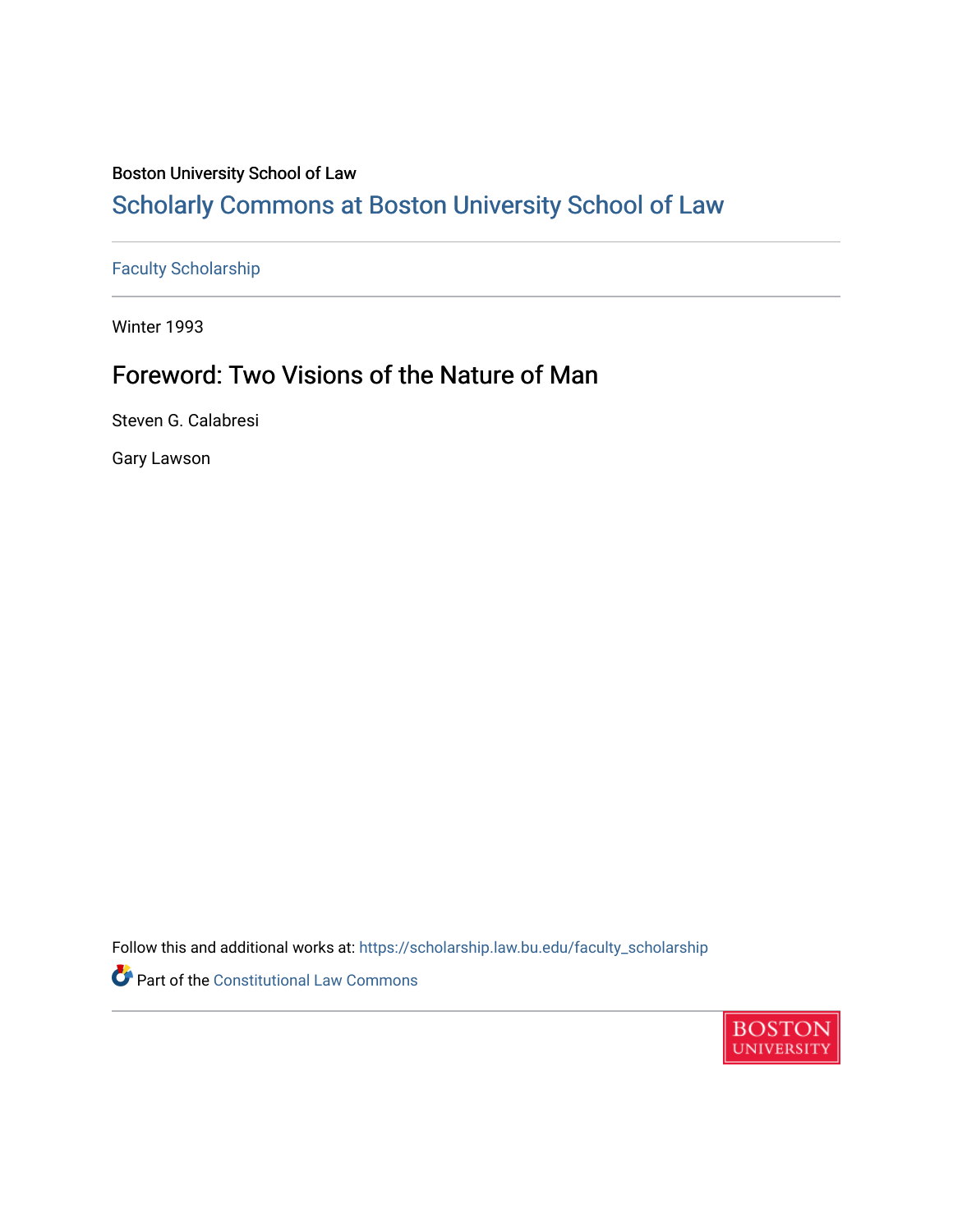## FOREWORD: TWO VISIONS OF THE NATURE OF MAN

#### **STEVEN** G. CALABRESI\* **&** GARY **LAWSON\*\***

This year, for the first time in its ten-year history, The Federalist Society convened in a world no longer haunted by the specter of a global communist empire. Seventy-four years after its creation, Lenin's Union of Soviet Socialist Republics had shattered into many fragments; more importantly, his political philosophy had taken its well-deserved place on the "ash heap of history."

This happy development makes all the more striking the continued smooth functioning, after more than 200 years, of the American constitutional order-the world's oldest constitutional political system. Our Eighteenth-Century federalist Constitution has survived the totalitarian menaces of Naziism and communism and has fostered the creation of the freest and wealthiest nation in human history. The extended commercial republic of which Publius wrote in *The Federalist Papers* now reaches from sea to shining sea and supports a population eighty times larger than during the Founding era. Areas that were wilderness in Publius's time now teem with cities, factories, universities, churches, highways, airports, and other indicia of advanced civilization.

In Russia, however, the last 200 years have seen a very different kind of progress. Although Russia has more land and natural resources at its disposal than does the United States, the people of Russia today live in an impoverished land that is sometimes on the brink of starvation. During this century, millions have died at the hands of a genocidal government and many more have been tortured or condemned to spend years in prison. Even today, the forces of Russian democracy stand on the verge of being overwhelmed by backward-looking demagogues.

Why this difference? Why is civilization thriving on America's shores, but tottering in Russia? The answer lies largely in our Federalist ancestors' keen perception of human nature. Although our Constitution does not specifically discuss the na-

<sup>\*</sup> Assistant Professor, Northwestern University School of Law.

<sup>\*\*</sup> Associate Professor, Northwestern University School of Law.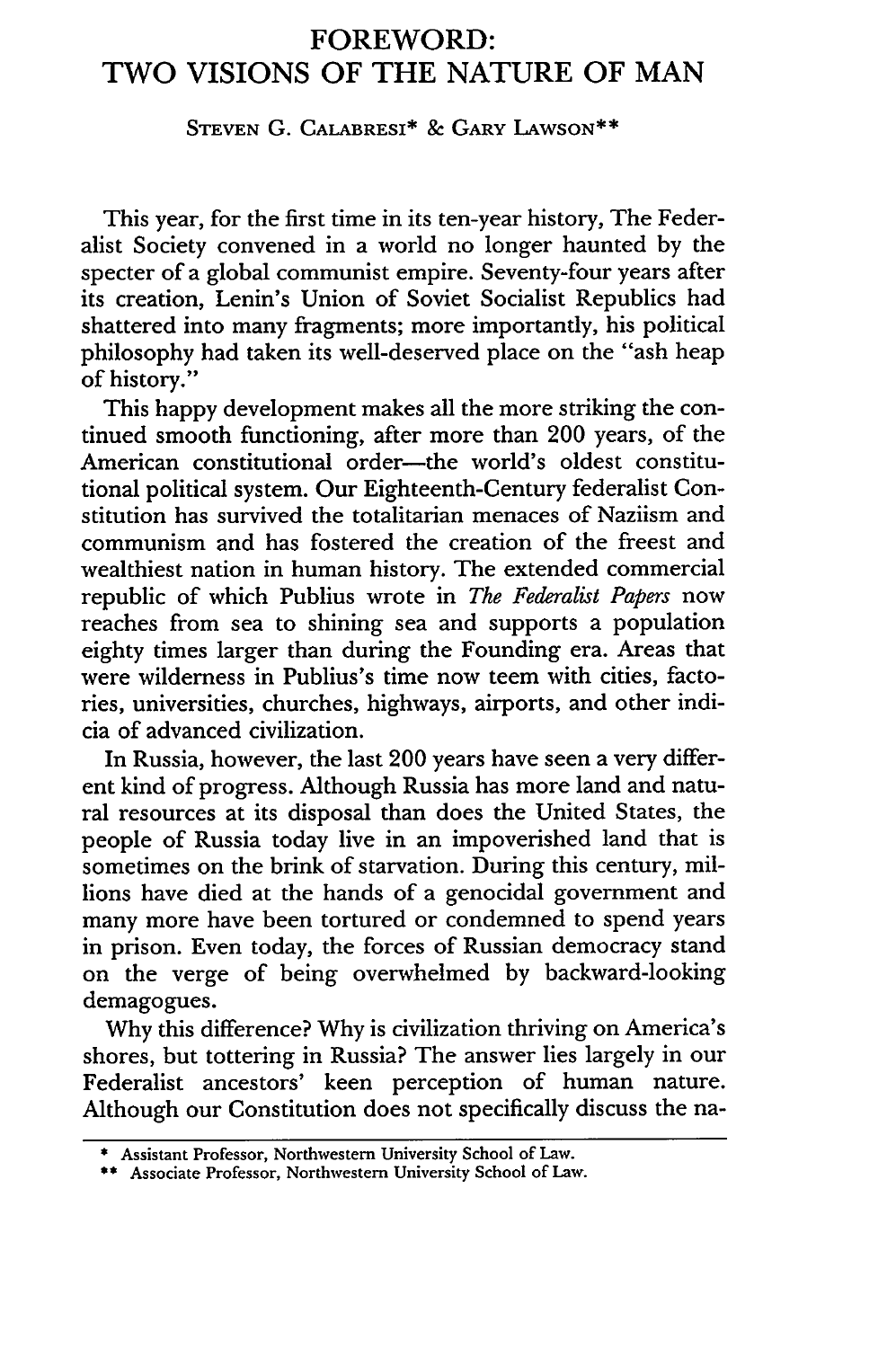ture of Man, an identifiable conception of human nature infuses the document. That conception enabled the Framers to write a Constitution that brilliantly balances the competing demands of order and freedom and that has fostered the generation of wealth on a scale unprecedented in human history. By the same token, the failure of communism is largely a failure of the communist view of the nature of Man.

Communism is centrally concerned with creating a New Communist Man. The communist system is predicated on the belief that Man is inherently sociable and other-regarding and that these traits can be perfected so that an earthly Utopia is sustainable. One need only evolve beyond the material conditions of production represented by capitalist private property. The communist theology of human nature is thus, in some ways, horribly optimistic: eliminate private property in the means of production and we will all inherit the Garden of Eden. The State, and indeed law itself, will wither away.

James Madison was more guarded in his view of human nature. He too believed that a central problem facing any constitution writer stemmed from narrow, self-regarding human behavior-a belief that was clearly reflected in his discussion of the "violence of faction."<sup>1</sup> Madison decried the "instability, injustice, and confusion [thus] introduced into the public councils"<sup>2</sup> and concluded that they have "in truth, been the mortal diseases under which popular governments have everywhere perished."3 He observed that there are "two methods of curing the mischiefs of faction: the one, by removing its causes; the other, by curing its effects."<sup>4</sup> And he further noted that there are two methods of pursuing the strategy of seeking to remove the causes of faction: "the one, by destroying the liberty which is essential to its existence; the other, by giving to every citizen the same opinions, the same passions, and the same interests."<sup>5</sup>

For 74 years, the Communists tried both strategies for removing the causes of faction, only to learn, as Madison had warned more than a century earlier, that "[i]t could never be more truly said than of the first remedy that it was worse than

**5.** *Id*

<sup>1.</sup> **THE FEDERALIST** No. **10,** at **77** (James Madison)(Clinton Rossiter ed., **1961).**

<sup>2.</sup> **Id**

<sup>3.</sup> *Id* 4. *Id* at **78.**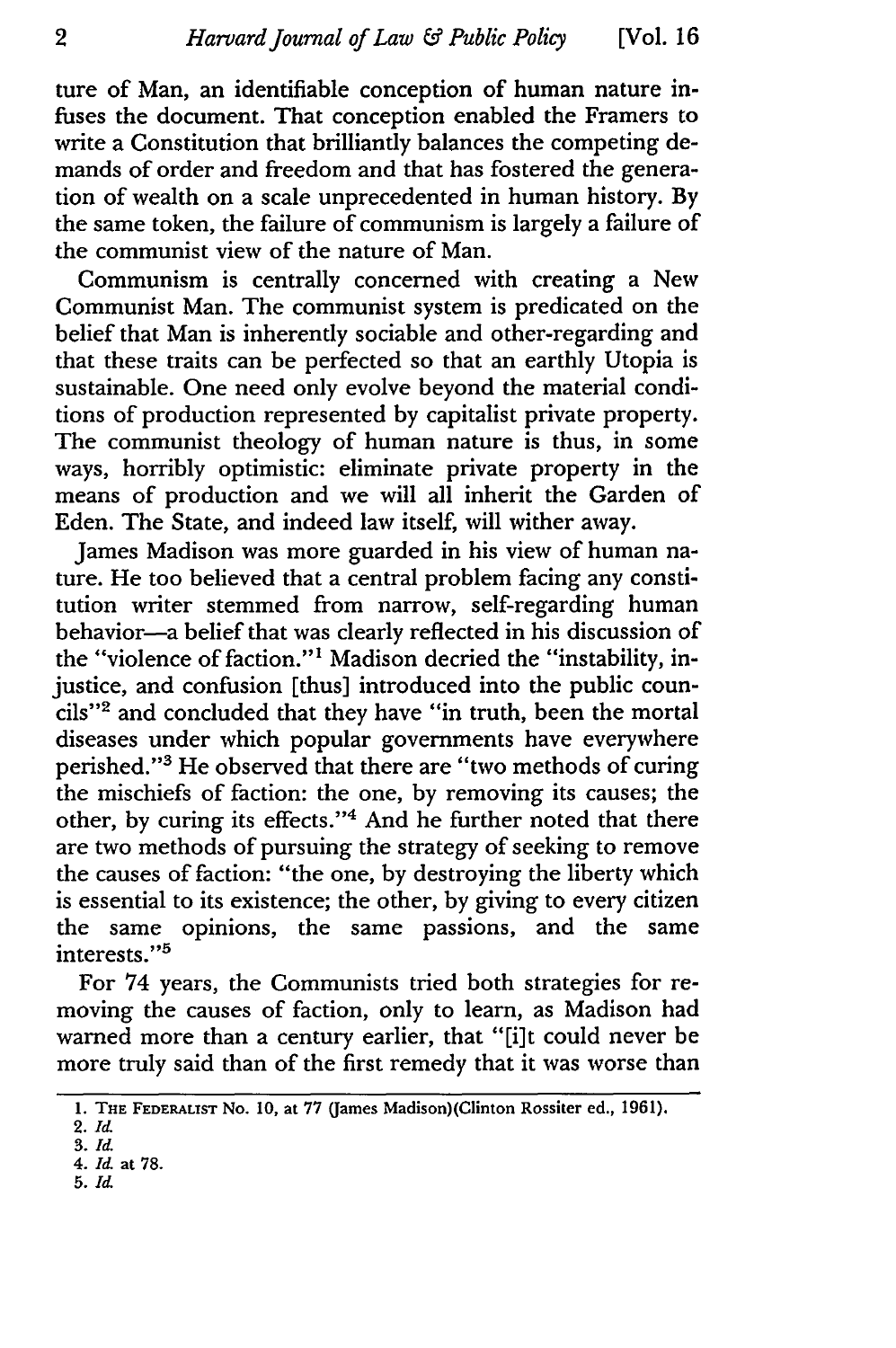**No. 1]**

the disease"<sup>6</sup> and that "[t]he second expedient is as impracticable as the first would be unwise."<sup>7</sup> The basic problem, which Madison understood, is that

[t]he latent causes of faction are.., sown in the nature of man; and we see them everywhere brought into different degrees of activity, according to the different circumstances of civil society. A zeal for different opinions concerning religion, concerning government, and many other points, as well of speculation as of practice; an attachment to different leaders ambitiously contending for preeminence and power; or to persons of other descriptions whose fortunes have been interesting to the human passions, have, in turn, divided mankind into parties, inflamed them with mutual animosity, and rendered them much more disposed to vex and oppress each other than to co-operate for their common good .... [T]he most common and durable source of factions has been the verious and unequal distribution of property. Those who hold and those who are without property have ever formed distinct interests in society. Those who are creditors, and those who are debtors, fall under a like discrimination. A landed interest, a manufacturing interest, a mercantile interest, a moneyed interest, with many lesser interests, grow up of necessity in civilized nations, and divide them into different classes, actuated by different sentiments and views. The regulation of these various and interfering interests forms the principal task of modern legislation and involves the spirit of party and faction in the necessary and ordinary operations of government.8

From his conclusion that the causes of faction were sown in the nature of man, Madison deduced that the only solution to the problem of faction was to regulate the *effects* of faction. The ambition, energy, and narrow selfishness of men must be channeled so that, almost despite themselves, men are led as if by an invisible hand to produce good consequences rather than bad ones.9 The political vehicle for this task is the extended commercial republic.

Madison's and Marx's visions of human nature thus differ sharply.<sup>10</sup> Both identify human shortsightedness and narrow

10. The Madisonian and Marxist visions are not, of course, the only possible concep-

*<sup>6.</sup> Id.*

*<sup>7.</sup> Id.*

*<sup>8.</sup> Id.* at **79.**

*<sup>9.</sup> Cf 1* **ADAM SMITH, THE WEALTH** OF NATIONs **26-27** (R.H. Campbell et al. eds., 1976)(1776)("It is not from the benevolence of the butcher, the brewer, or the baker that we expect our dinner, but from regard to their own interest.").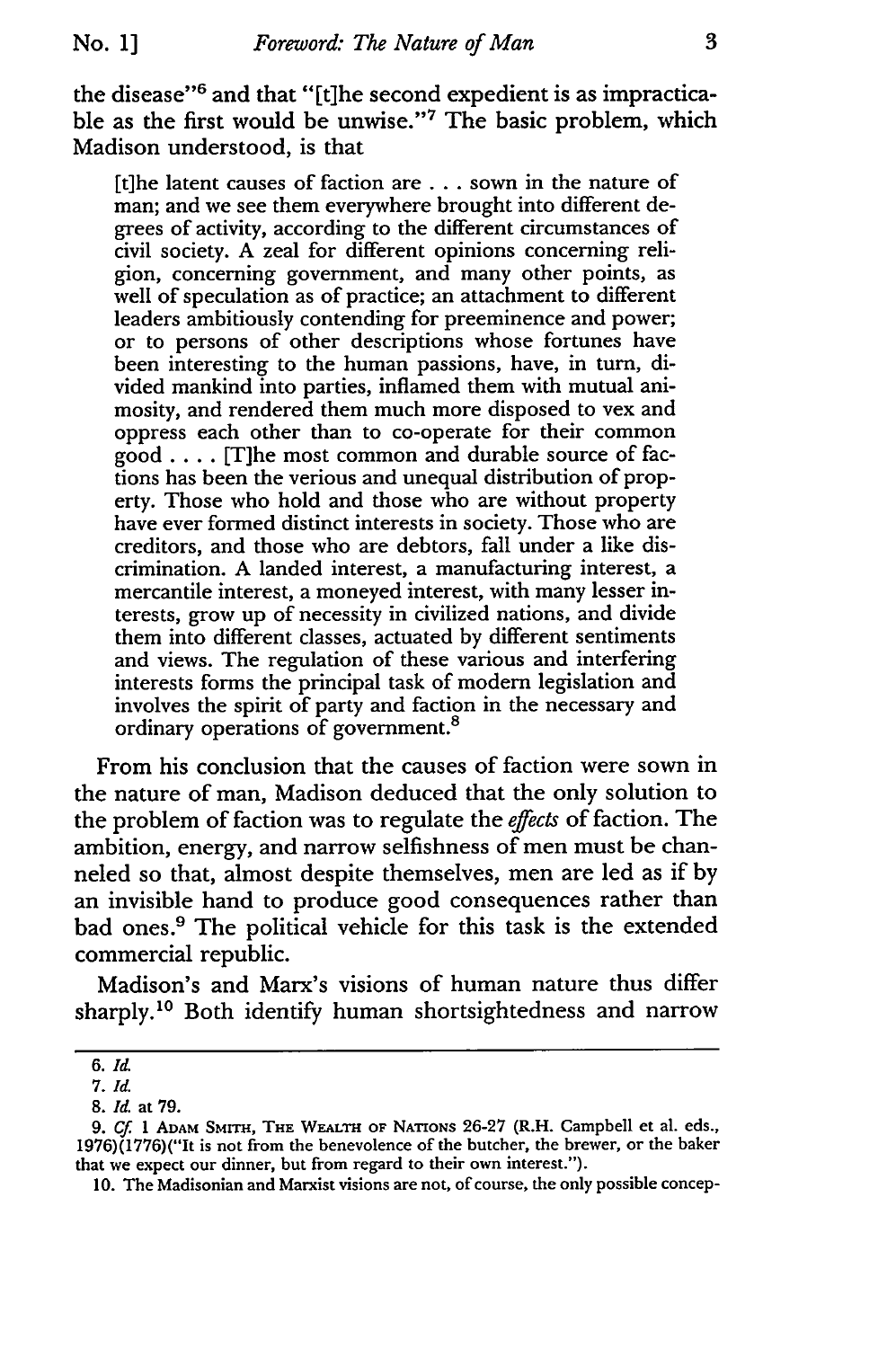self-regardingness as problems for political governance. One view, however, seeks to create conditions that will change this human nature, while the other takes human nature as a given and seeks to design a political system that, like the free market economy, harnesses ambition and faction to produce good results.

These conflicting visions of human nature are reflected in the organizing constituting documents of the two societies, and particularly in those documents' guiding conceptions of government leaders. The preamble to the 1977 Constitution of the U.S.S.R. grandly explained that the Soviet government had "carried through far-reaching social and economic transformations, and put an end once and for all to exploitation of man by man, antagonisms between classes, and strife between nationalities."<sup>11</sup> Article 6 then proclaimed that "[t]he leading and guiding force of Soviet society . . . is the Communist Party of the Soviet Union."<sup>12</sup> This article, under which the Party was entrusted with total power over all aspects of government, and indeed of society generally,<sup>13</sup> appeared in the Constitution ahead of almost everything else, including provisions on individual rights and government structure. It is no surprise, then, that repeal of Article 6 and similar provisions in Eastern European constitutions was the first demand of democratic reformers in all of the countries emerging from the shadow of communism.

Our own Constitution does not as explicitly adopt a theory of human nature, but the Madisonian theory of Man is implicit in our whole system of checks and balances, separation of powers, and federalism. Madison viewed government leaders the same way he viewed men generally. Because "[e]nlightened statesmen will not always be at the helm,"<sup>14</sup> Madison concluded that it would be necessary to "so contriv[e] the interior structure of the government as that its several constituent parts may, by their mutual relations, be the means of keeping each other in

tions of human nature. Sociobiology, Freudianism, Christianity, and Judaism are just a few of the influential theories that have much to say about the nature of Man.

<sup>11.</sup> KONST. SSSR pmbl. (1977).

<sup>12.</sup> *Id.* art. 6.

<sup>13.</sup> *See id.* ("The Communist Party ... determines the general perspectives of the development of society .... directs the great constructive work of the Soviet people, and imparts a planned, systematic, and theoretically substantiated character to their struggle for the victory of communism.").

<sup>14.</sup> THE **FEDERALiST** No. *10, supra* note **1,** at 80.